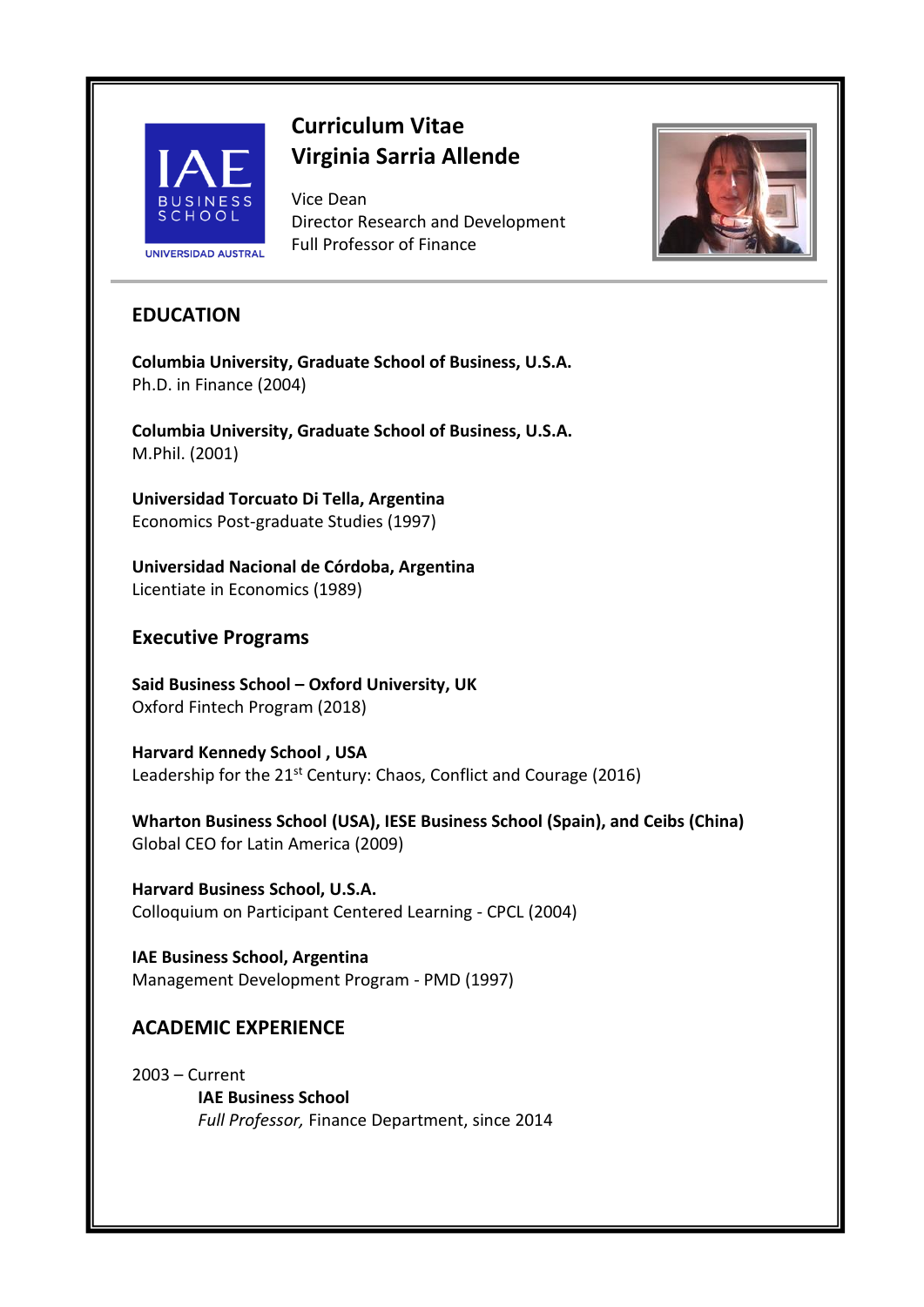#### 1997 – 1999:

**IAE Business School**

*Lecturer*, Finance Department

#### 2000:

### **Columbia Graduate School of Business, NY, USA** Teaching Assistant, MBA

#### 1994 – 1997

**Universidad Austral** *Assistant Professor,* Economics (1994-1996) *Assistant Professor,* Economics and Economic Information (1996-1997)

#### 1990 – 1991

**Universidad Nacional de Córdoba, Argentina** *Teaching Assistant*

# **Visiting Professor**

- Universidad de Montevideo, Uruguay (since 2006)
- ESE, Chile (from 2012 until 2019)
- INALDE, Colombia (2011, 2012)
- IDE, Ecuador (2008, 2009, 2011)
- Universidad Adolfo Ibáñez, Chile (2006, 2011)
- ESAN, Peru (2011)

### **Research Internship**

■ World Bank – Development Research Group (2002)

### **PROFESSIONAL EXPERIENCE**

#### 2003 – Current

#### **IAE Business School**

Vice Dean (2013 – current) Director of Research and Development (2012 – current) Board Member (2009 – current)

Faculty Director (2014-2015) Director Finance Department (2007-2008) Associate Director MBA full-time (2003-2006)

Prior experience in:

#### - **NGOs**  1996 – 1999 **Asociación Santafesina de Cultura, Argentina** Senior Project Analyst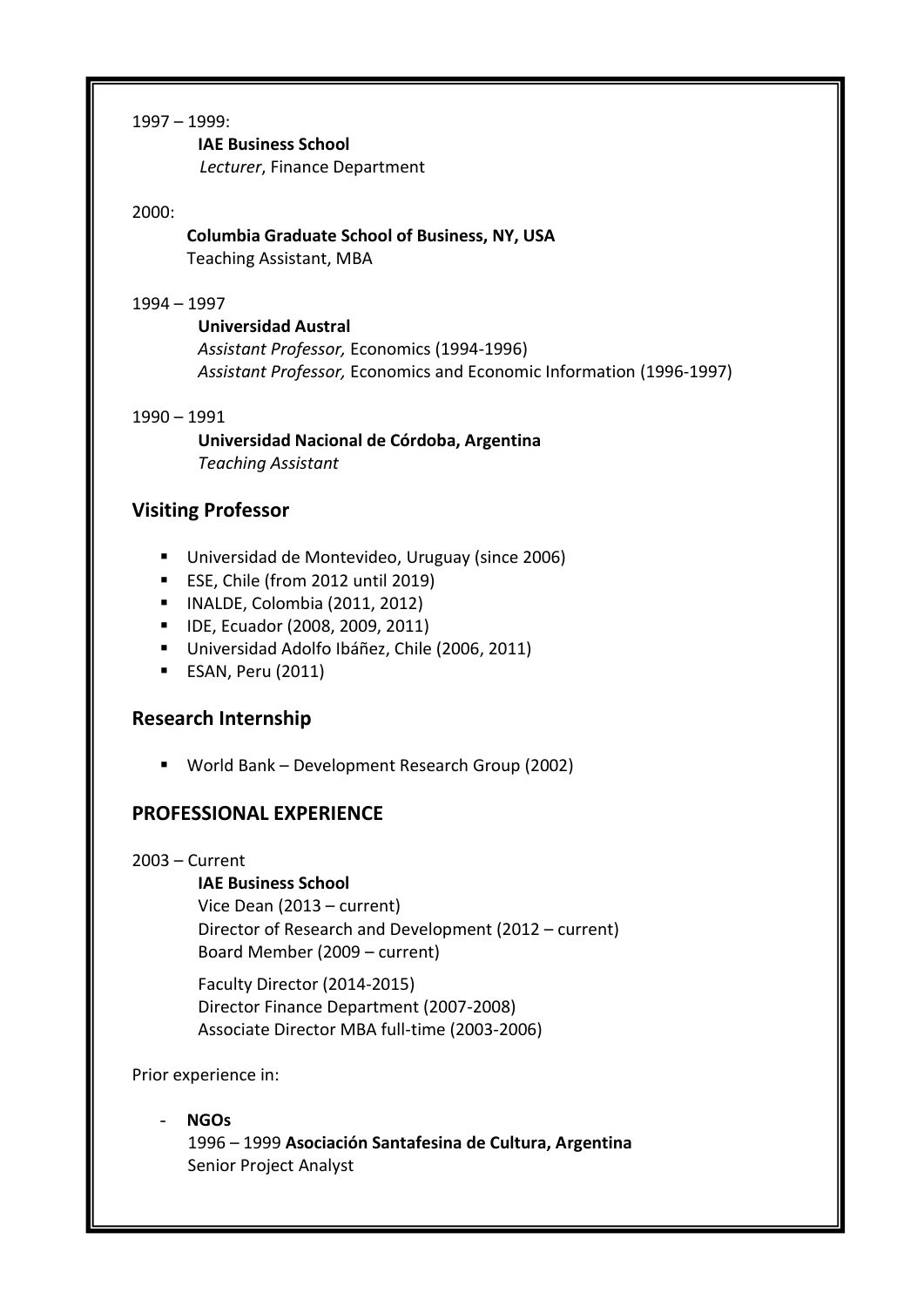#### - **Banks**

1994 – 1995 **Banco Aciso Cooperativo Limitado** Senior Analyst, Credit Risk Analysis Department 1992 – 1993 **Bank Boston** *Senior Analyst,* Management Control 1990 **Banco del Suquia S.A.** Junior Analyst

# **PUBLICATIONS**

# **Academic Publications**

Love, I. Preve, L. & Sarria Allende, V., 2007. Trade credit and bank credit: Evidence from recent financial crises . Journal of Financial Economics , Vol 83(2): 453-469.

Fisman, R. & Sarria Allende, V., 2010. Regulation of entry and the distortion of industrial organization. Journal of Applied Economics, 13 (1), 91-111.

García Sánchez, J., Preve, L. & Sarria Allende, V., 2010. Valuation in Emerging Markets: A Simulation Approach. Journal of Applied Corporate Finance, 22 (2), 100-108.

Etiennot, H., Preve, L., & Sarria Allende, V., 2012. Working Capital Management: an explanatory study. Journal of Applied Finance, Vol 22, No1.

Maquieira, C.P., Preve, L., & Sarria Allende, V., 2012. Theory and Practice of Corporate Finance: Evidence and Distinctive Features in Latin America. Emerging Markets Review, 13 (2), 118-148.

Hill, M.D., Preve, L., Sarria Allende, V., 2017, Trade credit or financial credit? An international study of the choice and its influences. Emerging Markets Finance and Trade 53 (10), 2318-2332.

Pasquini, R., Robiolo G., Sarria Allende, V., 2019, Matching in Entrepreneurial Finance Networks. Venture Capital, An International Journal of Entrepreneurial Finance. Venture Capital 21 (2-3), 195-221.

Hill, M., Hill, K., Preve, L., Sarria-Allende, V., 2019, [International evidence on the](javascript:void(0))  [determinants of trade credit provision.](javascript:void(0)) Managerial Finance 45 (4), 484-498.

# **Books**

Fraile, G., Preve, L., Sarria Allende, V., 2010. Las Finanzas en la Empresa (1<sup>st</sup> edition: Finanzas para la pequeña y la mediana empresa): IAEPress, Editorial Temas.

Preve, L. & Sarria Allende, V., 2010. Working Capital Management: Oxford University Press.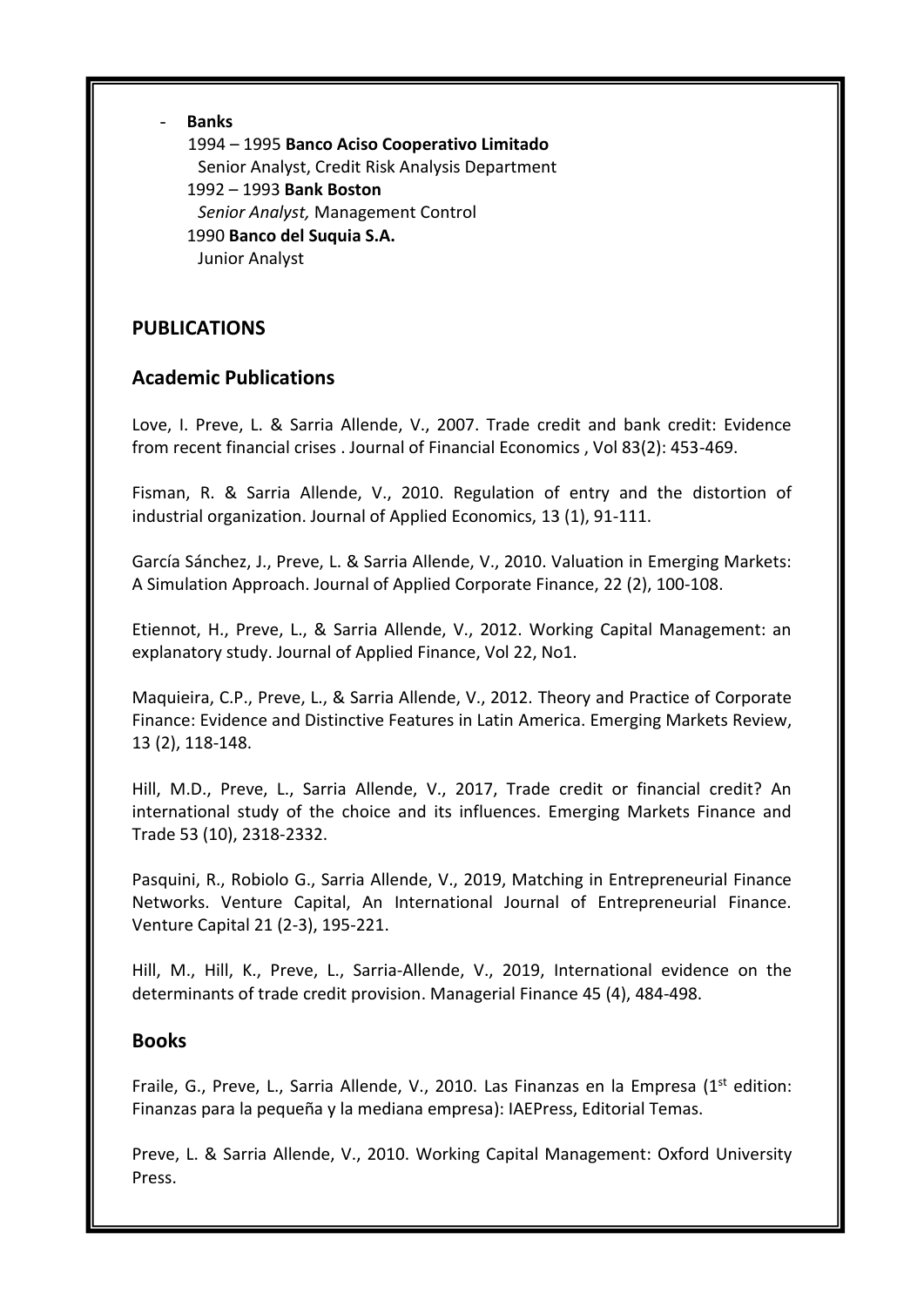# **Recent Papers in Proceedings**

Dams, M.C., Pasquini, R., Robiolo, G., Sarria Allende, V., 2016. Accelerators, Networks and Venture Capital Financing. Academy of Management Proceedings (1) 11047.

Dams, M.C., Isoldi, J., Pasquini, R., Robiolo, G., Salaberri, M., Stessens, M., Sarria Allende, V., 1017. Tanchella: una herramienta para la recolección de datos de la web. Proceedings de XX Iberoamerican Conference on Software Engineering. CIBSE 2017.

Dams, M.C., Sarria Allende, V, Cornejo, M, Pasquini, R, Robiolo, G., 2019, [Accelerators,](javascript:void(0))  [Entrepreneurial Self-Efficacy and Venture Capital: A Gender Perspective Model](javascript:void(0)) Academy of Management Proceedings 2019 (1), 15673

# **Doctoral Dissertation**

2004. Firm Behavior in Capital Markets with Frictions. PhD.Thesis, Columbia University.

# **Miscellaneous & Working Papers**

Pasquini, R., Robiolo, G., Sarria Allende, V., 2016, The Added-Value of Network Connections in Entrepreneurial Finance. Working paper available at: http://ssrn.com/abstract=2813652

Dams, C., Murcia, M.J., Sarria Allende, V., 2016, The Performance of Multilateral Development Banks in Venture Capital Funds. Working Paper.

Himmelberg, C., Love, I., & Sarria Allende, V., 2008. A Cash in Advance Model of the Firm: Theory and Evidence. Working Paper.

Preve, L., Sarria Allende, V., 2006. Decisiones de financiamiento corporativo en épocas de crisis. Revista Institucional de la Bolsa de Comercio de Rosario, Año XCVI - Número 1498.

Klapper, L., Sarria Allende, V. & Zaidi,R. , 2005. A Firm-Level Analysis of Small and Medium Size Enterprise in Poland. World Bank Policy Research Working Paper Series – N°3984

Sarria Allende, V., Klapper, L. & Sulla, V. , 2002. Small and medium enterprises financing in Eastern Europe. World Bank Policy Research Working Paper No.2933.

# **Cases (not comprehensive list)**

Fraile, G. & Sarria Allende, V., 2019, Machala S.A. (Project valuation)

Fraile, G. & Sarria Allende, V., 2017, Sportfar S.A. (Working capital management) Dams, C. & Sarria Allende, V., 2015, Satellogic (Video Case) (Entrepreneurial Finance)